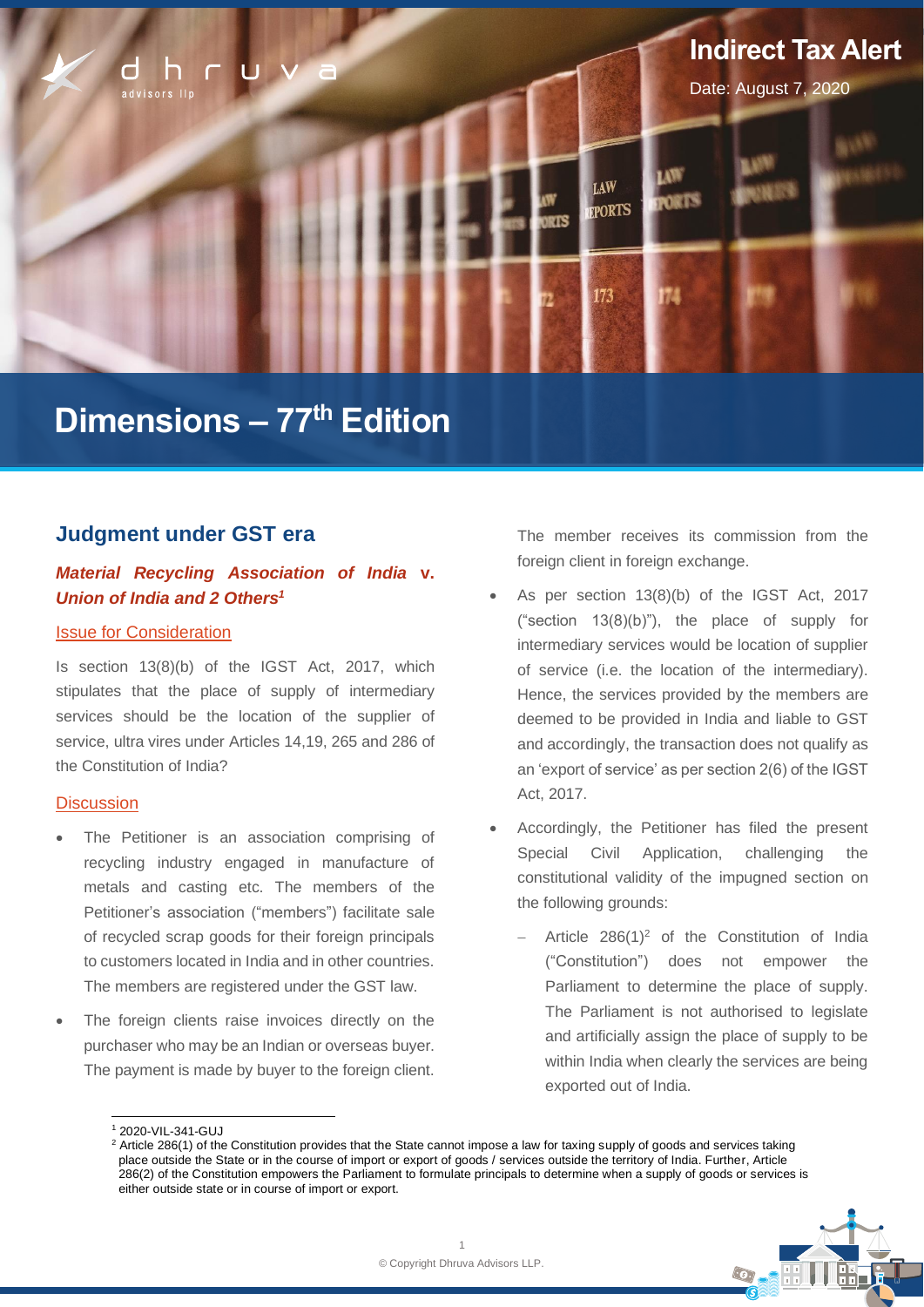- The State has no jurisdiction to impose tax when a supply takes place outside the State. As per section 13(8)(b) and 8(1) of the IGST Act, 2017, when services are provided by a resident supplier to a non-resident recipient, such services will be deemed to be provided within the State despite the recipient being outside India. Section 2(92)(a) of the CGST Act, 2017 defines 'recipient' as a person who is liable to pay the consideration for supply of goods / services. Therefore, the provisions under section 13(8)(b) is ultra vires to Article 286 of the Constitution and liable to be struck down.
- Furthermore, when the services are provided by the members, they are for the benefit of the recipient located outside India and therefore, such transaction can be said to be executed in the course of export and fall within the exemption of Article 286(1)(b) of the Constitution. Thus, section 13(8)(b) is in violation of the said Article.
- There is a different vardstick prescribed for the treatment of intermediary services when they are provided to a recipient located in India and when they are provided to a recipient located outside India. In the former case, the place of supply as per section 12(2)(a) of the IGST Act, 2017 is the location of the recipient and in the latter, as per section 13(8)(b), it is the location of the supplier. This is in violation of Article 14<sup>3</sup> of the Constitution.
- The nature of intermediary services when compared to and other services of management consultants, lawyers and portfolio managers are substantially the same except these service providers are required to perform different functions. However, the treatment for determining the place of supply for such other services is the same under section 12 and 13 of the IGST Act, 2017, whereas for intermediary services it is different. There should be intelligible differentia and such intelligible differentia shall have a rational nexus with the

object sought to be achieved. Thus, there is no nexus with the object to be achieved by having a differential treatment when the intermediary services are rendered within India or to a recipient outside India. This would result in violation of Article 14 of the Constitution.

- The definition of 'intermediary' under section 2(13) of the IGST Act, 2017 excludes trading on one's own account. However, what construes as trading on one's own account requires a clear explanation to determine what is specifically included within the domain of intermediary. Thus, the definition is vague and the section 13(8)(b) needs to be struck down. In this regard, reliance was placed on the judgment of Hon'ble Supreme Court in the case of *Kartar Singh* v. *State of Punjab<sup>4</sup>* and *Shreya Singhal* v. *Union of India*<sup>5</sup> .
- GST law was introduced as a destination-based tax system and section 13(8)(b) is aberration and therefore, it is necessary to preserve the basic foundation of the scheme of GST.
- A transaction of providing intermediary services would be subject to tax in the country where the recipient is located as it would be an import for the recipient. If the transaction is also taxed in India, it would lead to double taxation and would affect the margins earned by the members.
- The deeming fiction of section 13(8)(b) suffers from the defect of unreasonableness as the transaction is clearly an export of service.
- Exemption in sl. no. 12AA of notification no. 9/2017 - Integrated Tax (Rate) dated June 28, 2017 (inserted by notification no. 20/2019 – IGST dated September 9, 2019) exempts intermediary services when the location of both supplier and recipient of goods are outside India. Accordingly, there is a distinction between the services being rendered on the basis of movement of goods and service transaction. However, when there is no movement of goods, the service provider would be liable pay CGST and SGST, which is

 $\odot$ 

<sup>&</sup>lt;sup>3</sup> Article 14 of the Constitution reads as The State shall not deny to any person equality before the law or the equal protection of the laws within the territory of India.

<sup>4</sup> (1994) 3 SCC 569

<sup>5</sup> (2015) 5 SCC 1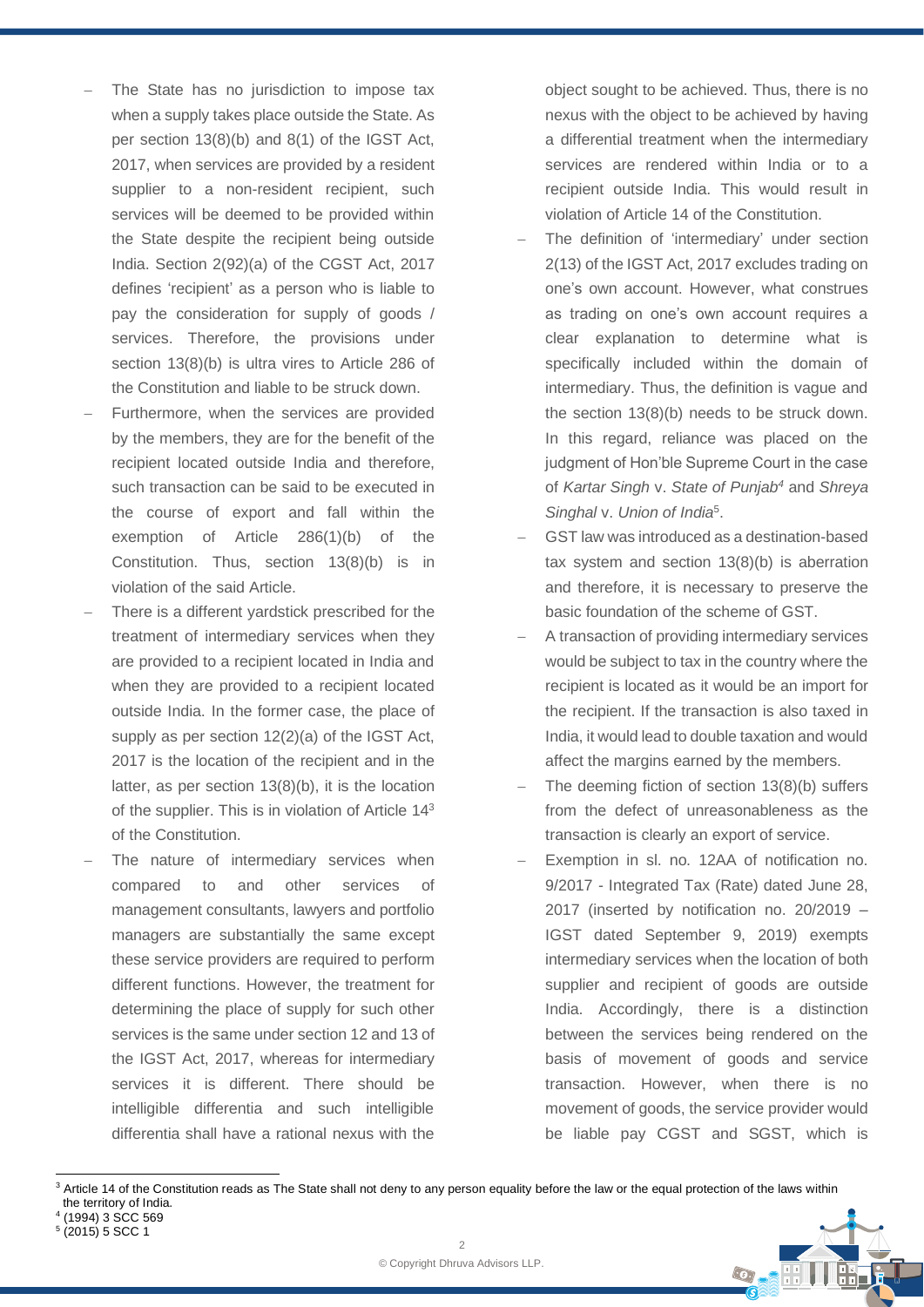discriminatory. Also, when the supplier of goods is outside India and the buyer of goods is in India, then the intermediary service provider is required to pay GST, which is discriminatory. The object sought to be achieved by such differential treatment is not clear and notification no. 20/2019 *(supra)* is also violative of Article 14 of the Constitution.

- − Circular no. 107/26/2019 GST dated July 18, 2019 which was issued in the context of intermediaries who were providing Information Technology enabled services also did not clarify the meaning of 'on his own account' as appearing in the definition of 'intermediary'. Furthermore, the said circular was also withdrawn later due to the confusion created by it. Therefore, it would not be right to deny the benefit of export to the members engaged in providing intermediary services.
- The Respondents contended as follows:
	- Supply of services by intermediaries to the recipients outside India are not export of services irrespective of the mode of payment.
	- In various advance rulings under GST, it has been held that services provided by an intermediary to the recipients located outside India are not export of service.
	- The place of supply provision for intermediaries under GST law are in consonance with the provisions under the erstwhile Service Tax regime. Therefore, a policy decision of the Government in respect of the levy cannot be said to be unlawful or violating the tenets of the Constitution.
	- The Parliament has got wide amplitude to create deeming fiction under taxation matters and to levy tax thereon. Reliance was placed upon Article 246A of the Constitution. Reliance was also placed upon several Supreme Court judgments.
	- Benefits accruing to the exporter of services are meant for those who actually export the service and not to intermediaries who are directly or

indirectly associated with the exporter. If export benefits are extended to intermediaries, it will result in non-exporters being treated at par with exporters which would end up negating the benefits to exporters.

- One service cannot be compared with another service to justify the violation of Article 14 of the Constitution.
- There is no conflict resulting in absurdity in section 13(8)(b) and section 13(2) of IGST Act, 2017. Both sections are clear in nature.
- It is very much within the powers of the Government to categorize goods and services for the purpose of taxation in the manner that meets the policies and objectives of the Government.
- Reliance was placed on the judgment of the Hon'ble Supreme Court in the case of *East India Tobacco Co.* v. *State of Andhra Pradesh*<sup>6</sup> wherein it was held that the State is allowed to pick and choose objects, methods, persons and even rates of taxation, if it does so reasonably.
- With regard to GST being a destination-based tax, taxation laws can have exceptions and such exceptions are governed by revenue considerations and based on judgments of the Supreme Court, and are within the legislative competence as the legislature is free to pick and choose the supply that it intends to tax and the manner in which it intends to tax and hence section 13(8)(b) is not violative of Article 14 of the Constitution.
- Levy of tax on the impugned intermediary service does not infringe the right of the members from practising any profession or carrying on business and hence there is no violation of Article  $19(1)(q)^7$  of the Constitution.
- Intermediary is a go-between two persons i.e. the main service provider and service recipient. An intermediary provides service to both persons although he may have contractual obligation only with one and hence it is not feasible to prescribe one person as the recipient of service in case of intermediary

 $\odot$ 

<sup>6</sup> 1962-VIL-02-SC

 $\overline{2}$  $^7$  Article 19(1)(g) of the Constitution provides that every citizen has a right to practice any profession, or to carry on any occupation, trade or business.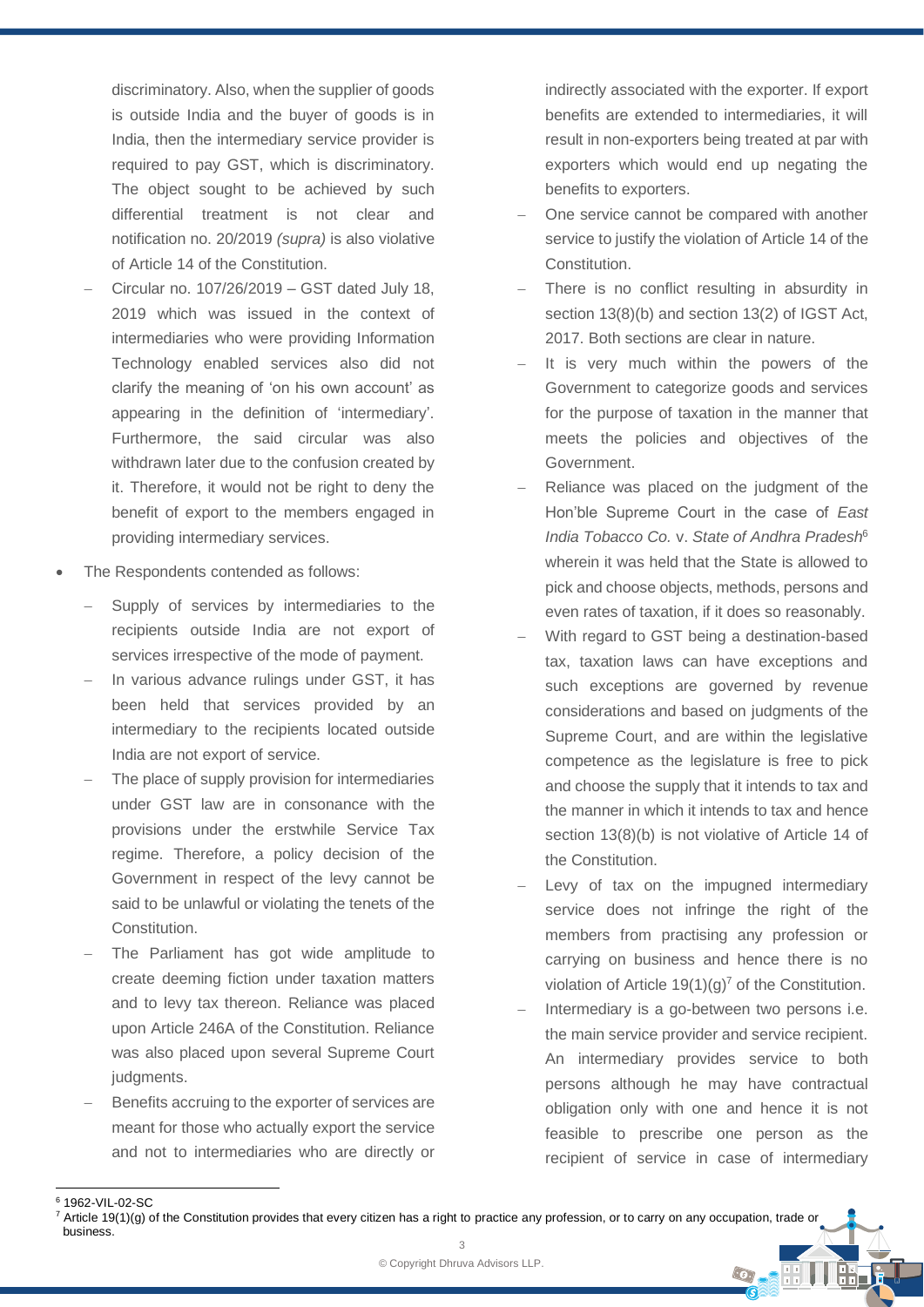services. Hence differential treatment is accorded to such services.

- There is no double taxation as the tax paid on import by the recipient under a reverse charge basis would be available to him as input tax credit in many international jurisdictions.
- The Hon'ble High Court after taking into account various provisions of the IGST Act, 2017, observed as follows:
	- ‒ On a co-joint reading of section 2(6) and 2(13) of the IGST Act, 2017, which defines export of service and intermediary service, the person who is an intermediary cannot be regarded as an exporter of services because he is only a broker who arranges and facilitates the supply of goods or services or both.
	- There is no distinction between the intermediary services provided by a person in India or outside India. Just because the invoices are raised on the person outside India and foreign exchange is received in India, it would not qualify to be export of services more particularly when the legislature has thought it fit to consider the place of supply of service as place of the person who provides such service in India.
	- There is no deeming provision as canvassed by the Petitioner but instead a stipulation by the GST law legislated by the Parliament to consider the location of service provider of intermediary service as the place of supply. Similar provisions existed even in the Service Tax regime (w.e.f. October 1, 2014) and continue under the GST regime.
	- There is no double taxation because the services provided by the Petitioner would not be taxable in the hands of the recipient of such service but on the contrary the commission paid by the recipient outside India would be entitled to a deduction by way of expenses.
	- If the intermediary service is not taxed in India. it would lead to a situation where such services are not taxed anywhere. Hence, the Respondents have provided exemption from

tax for intermediary service only when the supplier and recipient of goods are outside India.

#### **Judgment**

- Section 13(8)(b) read with section 2(13) of the IGST Act, 2017 is not ultra vires or unconstitutional.
- The Respondents are open to consider the representations made by the Petitioner so as to redress the Petitioner's grievances in suitable manner and in consonance with the provisions of the GST law.

## **Dhruva Comments:**

Article 246A of the Constitution empowers the Parliament to frame laws for inter-state supply of goods and services.

The scope, coverage and taxability of intermediary service has been a subject matter of litigation since the service tax regime. Enactment of laws is within the purview of the Legislature and can be challenged if it can be established to be arbitrary or unreasonable. The Courts have consistently held that the Legislature has wide powers to determine the scope and coverage of law.

# **Judgment under Pre GST era**

# *Linde Engineering India Pvt. Ltd. and Other* **v.** *Union of India<sup>8</sup>*

#### Issues for Consideration

Do the services provided to the holding company and its subsidiaries located outside India qualify as an export of services?

#### **Discussion**

• The Petitioner, a 100% subsidiary of Linde AG, Germany, is engaged in the business of providing taxable output services under the categories of consulting engineering services, erections, commissioning and installation services, construction services other than residential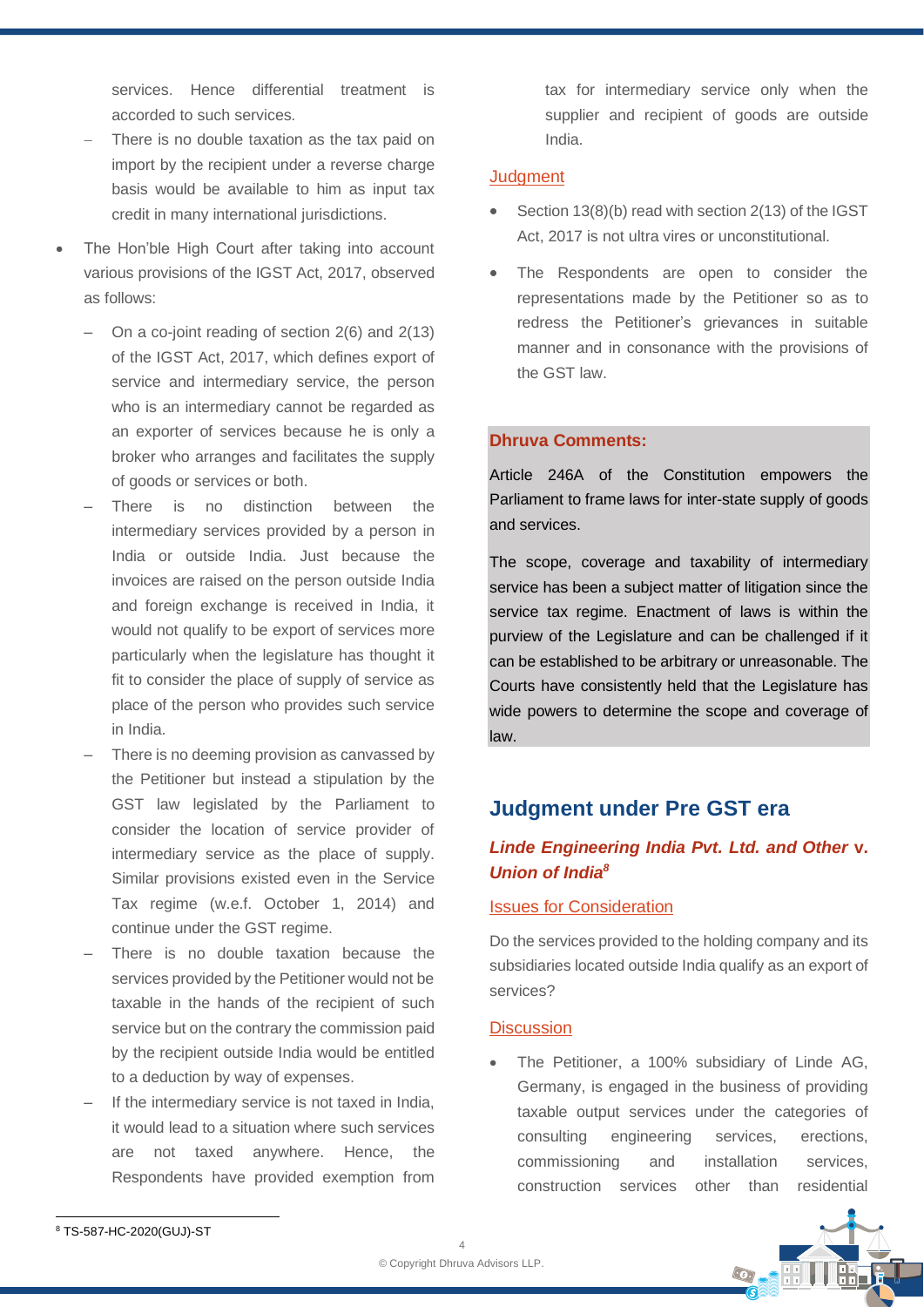complex, including commercial / industrial buildings or civil structures and works contract services etc. to entities located both in and outside India.

- The Petitioner provides consulting engineering services to its parent company and other establishments located outside India without payment of Service tax treating it as an export of service.
- The Petitioner received a communication from the Authorities with a direction to submit various documents on the basis of the audit objections issued by the Central Excise Revenue Audit ("CERA"). The Petitioner made required submissions and believed that the authorities were satisfied with the same.
- Thereafter, the Petitioner received a Show Cause Notice ("SCN") stating that the services provided to Linde AG or any subsidiary of Linde AG located outside India are exempt. Such services do not come under the purview of export and consequently are in violation of rule 6(3) of the Cenvat Credit Rules, 2004 ("CCR"), which requires the proportionate reversal of Cenvat credit.
- Aggrieved, the Petitioner filed the present Writ Petition before the Hon'ble Gujarat High Court.
- After perusing the facts of the case, the Hon'ble High Court observed as follows:
	- − Perusing the provisions of the Finance Act, 1994 and the rules thereunder the Court observed that the Petitioner has been fulfilling the conditions mentioned under clauses (a) to (e) of rule 6A of the Service Tax Rules, 1994.
	- The Court examined in detail rule 6A(f) of the Service Tax Rules, 1994, which stipulates that the provider and the recipient are not merely establishments of a distinct person. The Petitioner, which is an establishment in India, along with its 100% holding company which is located in a non-taxable territory, cannot be said to be mere establishments of distinct persons as per explanation 3(b) to section 65B(44) of the Finance Act, 1994.
- The Court held that services rendered by the Petitioner outside the territory of India to its parent company would have to be considered an "export of service" as per rule 6A of the Service Tax Rules, 1994. The Court also held that the condition in clause (f) of the said rule would not be applicable due to the facts of the present case.
- In the event of the services being considered an 'export of service', the Respondent shall have no jurisdiction to invoke provisions of the Finance Act, 1994 and the rules thereunder to bring the services rendered by the Petitioner within the purview of the levy of Service tax.
- The Court observed that there has been no wilful misstatement or suppression as the Petitioner and its parent company are not the establishments of the same company.
- The Petitioner was incorporated under the provisions of the Companies Act, 1956, and its holding company, which was incorporated in Germany, are both distinct persons and consequently neither can be treated as establishments of the same Company.
- Reliance was placed on the judgment pronounced by the Hon'ble Supreme Court in the case of *Whirlpool Corporation* v. *Registrar*  of Trade Marks<sup>9</sup> to state that the present Writ Petition is maintainable under Article 226 of the Constitution of India.

### **Judgment**

The Hon'ble High Court held that the services provided by the Petitioner to its parent company qualify as an export of service.

### **Dhruva Comments:**

The judgment critically examines the contingencies under which a Writ Petition is maintainable and one of which is proceeding initiated without jurisdiction or vires of an Act being challenged.

The judgment reinforces the tax position by concluding that a subsidiary company providing services to a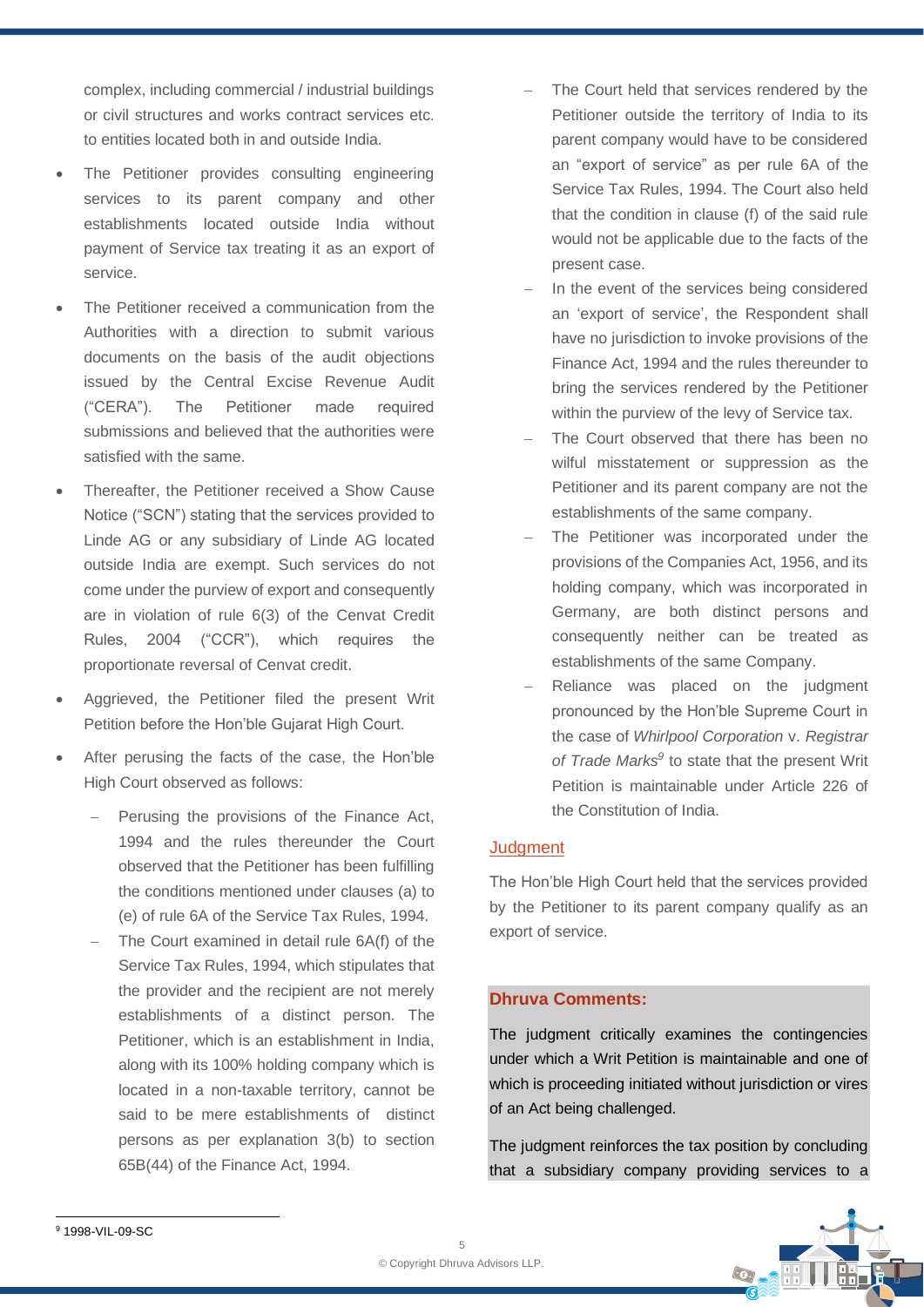parent company located outside India are distinct persons and not establishment of same Company and shall qualify as an export of service upon fulfilment of the necessary conditions.